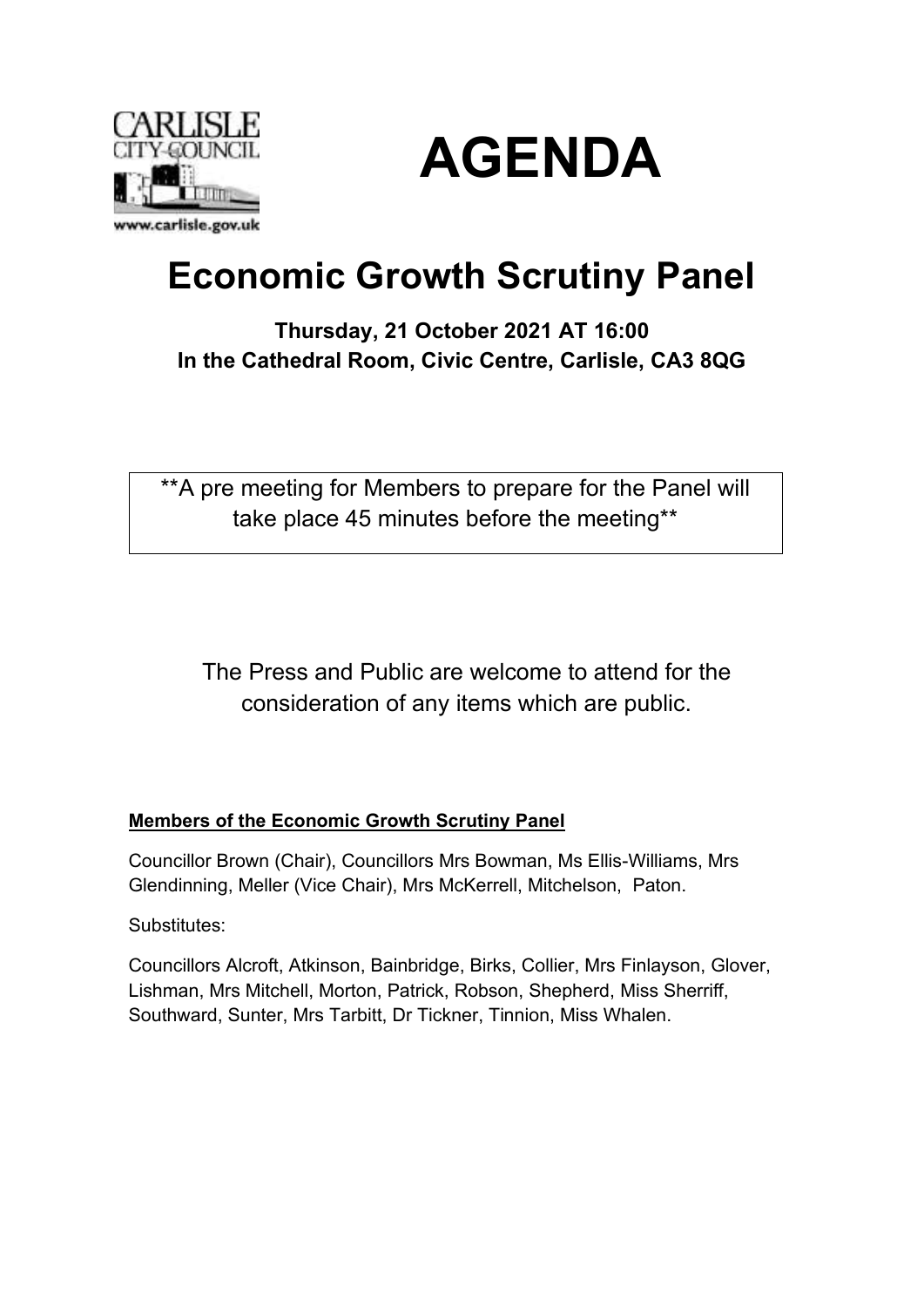#### **PART A**

#### **To be considered when the Public and Press are present**

#### **PUBLIC AND PRESS**

To agree that the items of business within Part A of the agenda should be dealt with in public and that the items of business within Part B of the agenda should be dealt with in private.

#### **DECLARATIONS OF INTEREST**

Members are invited to declare any disclosable pecuniary interests, other registrable interests and any interests, relating to any items on the agenda at this stage.

#### **APOLOGIES FOR ABSENCE**

To receive apologies for absence and notification of substitutions

#### **MINUTES OF PREVIOUS MEETINGS**

**7 - 12**

To note that Council, at its meeting of 14 September 2021, received and adopted the minutes of the meeting held on 29 July 2021. The Chair will sign the minutes.

(Copy minutes in Minute Book 48(2)

The Chair will move the minutes of the meeting held on 9 September 2021 as an accurate record. The only part of the minutes that may be discussed is their accuracy.

(Copy minutes herewith).

### **A.1 CALL-IN OF DECISIONS**

To consider any matter which has been the subject of call-in.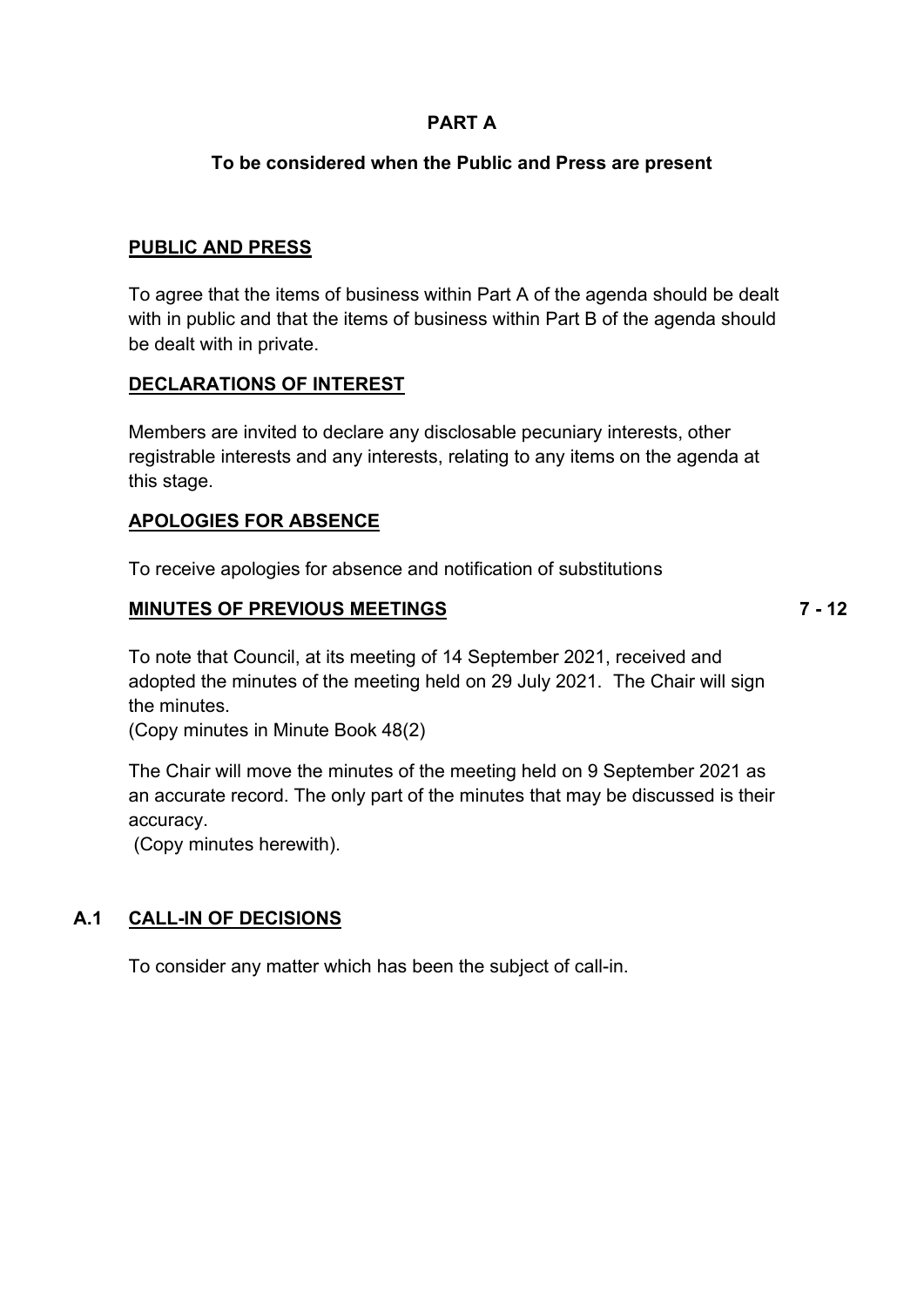### **A.2 HOUSING DELIVERY AND PARTNERSHIPS**

| Portfolio: | Economy, Enterprise and Housing              |
|------------|----------------------------------------------|
|            |                                              |
|            |                                              |
|            |                                              |
|            |                                              |
|            | Directorate:   Economic Development          |
|            |                                              |
|            |                                              |
|            |                                              |
| Officer:   | Jeremy Hewitson, Housing Development Officer |
|            |                                              |
|            |                                              |
|            |                                              |
| Report:    | ED.35/21 herewith                            |
|            |                                              |
|            |                                              |

#### **Background**:

The Corporate Director of Economic Development to submit an update on the delivery of market and affordable housing, relative to identified housing need and targets, alongside emerging strategies and legislation. It should be noted that Covid-19 inevitably impacted on housing delivery levels during 2020-21. An update has also been provided on housing strategies, partnerships, and joint working initiatives across Carlisle and Cumbria.

#### **Why is this item on the agenda?**

Item requested by Panel Chair.

#### **What is the Panel being asked to do?**

The Panel are requested to note the key findings relating to housing need and delivery for 2020-21 and scrutinise the effectiveness of existing and emerging strategies and partnerships in supporting identified housing need.

#### **A.3 ACCEPTANCE OF POTENTIAL OFFER FOR SUSTAINABLE WARMTH COMPETITION (LAD PHASE 3 AND HOME UPGRADE GRANTS (HUG)) 23 - 132**

| Portfolio:   | Economy, Enterprise and Housing                                                                          |
|--------------|----------------------------------------------------------------------------------------------------------|
| Directorate: | Governance and Regulatory Services                                                                       |
| Officer:     | <b>Scott Burns, Regulatory Services Manager</b><br>Emma-Kate Bishop, Home Improvement Agency Team Leader |
| Report:      | GD.72/21 herewith                                                                                        |

#### **Background**:

The Corporate Director of Governance and Regulatory Services to submit a report which sets out proposals for the acceptance grant funding, if offered, from the Department for Business Energy and Industrial Strategy's Sustainable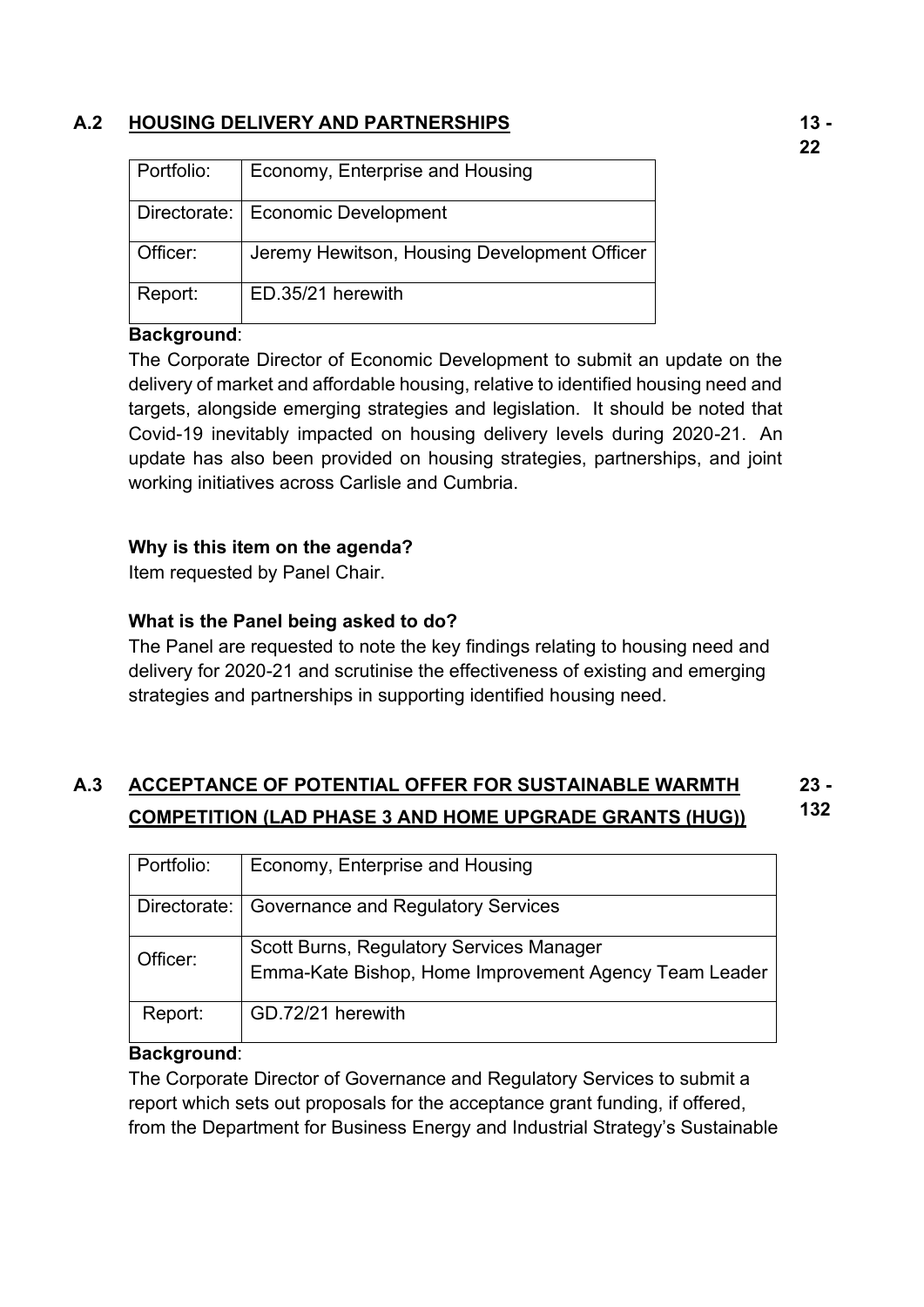Warmth Competition, with the Council acting as the lead authority of a Cumbrian consortium of district councils.

#### **Why is this item on the agenda?**

Item confirmed by Panel Chair

#### **What is the Panel being asked to do?**

Consider and comment on the report, consider endorsing the recommendations of this report.

#### **A.4 OVERVIEW REPORT**

**133 - 138**

| Portfolio: | <b>Cross Cutting</b>                       |
|------------|--------------------------------------------|
|            | Directorate:   Cross Cutting               |
| Officer:   | Rowan Jones, Overview and Scrutiny Officer |
| Report:    | OS.26/21 herewith                          |

#### **Background**:

To consider a report providing an overview of matters related to the work of the Economic Growth Scrutiny Panel.

#### **Why is this item on the agenda?**

The Economic Growth Scrutiny Panel operates within a Work Programme which is set for the 2021/22 municipal year. The Programme is reviewed at every meeting so that it can be adjusted to reflect the wishes of the Panel and take into account items relevant to this Panel in the latest Notice of Executive Key Decisions.

#### **What is the Panel being asked to do?**

Note the items within Panel remit on the most recent Notice of Executive Key **Decisions** 

Note the current Work Programme.